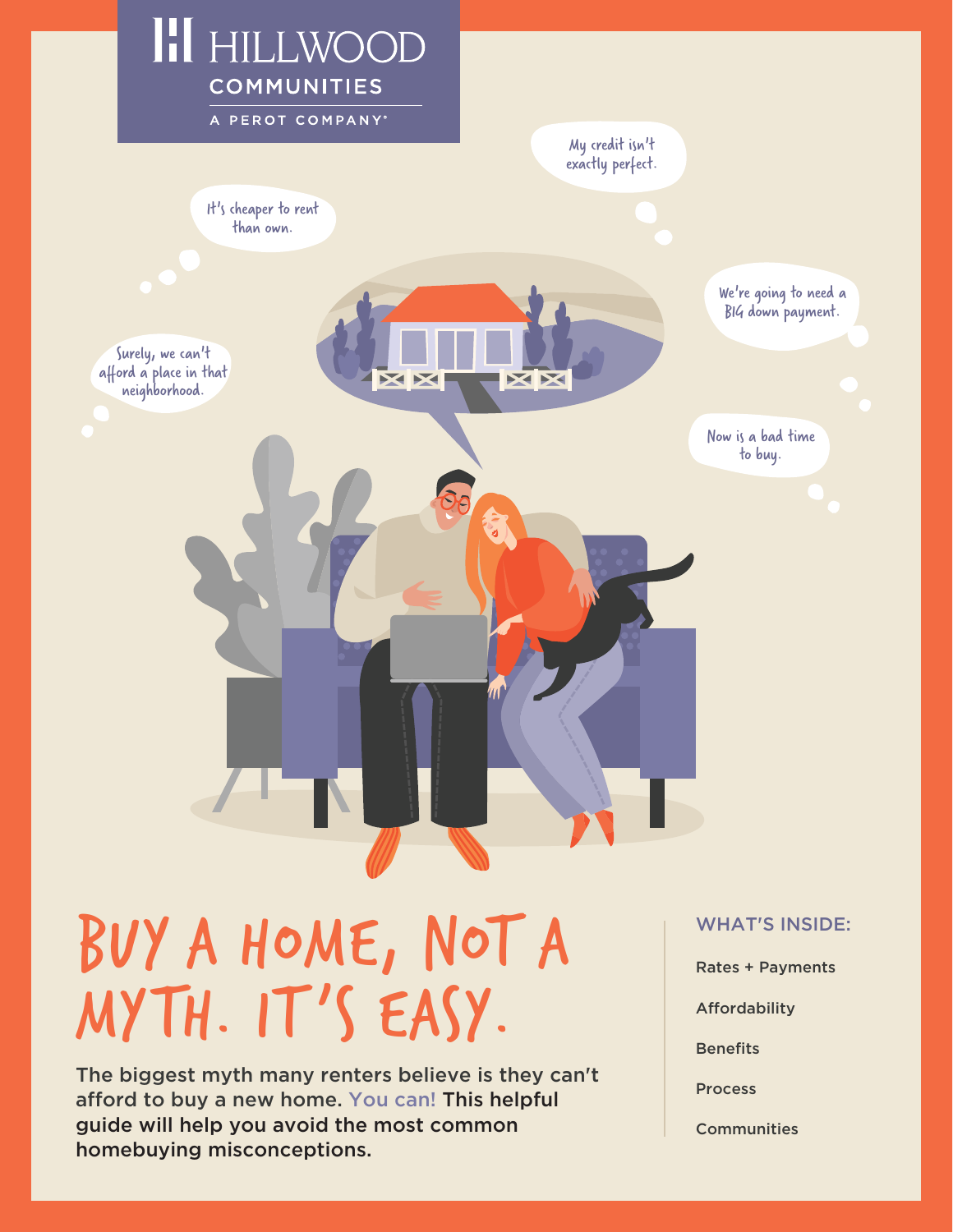### MYTH: **IT'S A BAD TIME TO BUY A HOME**

### **THERE'S NO BETTER TIME THAN NOW** FACT:

### **INTEREST RATES COULDN'T BE LOWER.**

Interest rates have never been this low! When rates fall, the market tilts in favor of the buyer. What does that mean for you? **More house for your money and more money in your pocket.**  There has never been a better time to buy a new home. Truly.

#### **MONTHLY PAYMENTS\*\***

**\$2,330 2010**

**\$2,075 2020**

#### **INTEREST RATES ARE AT AN ALL-TIME LOW**



**CHECK OUT THE MORTAGE CALCULATOR ON HILLWOODCOMMUNITIES.COM** 



\* Source: www.FreddieMac.com as of July 30, 2020

\*\* Payments based on a \$300K home financed with 3.5% down at the average U.S. mortgage rate for the year per www.bankrate.com; includes estimated taxes and PMI.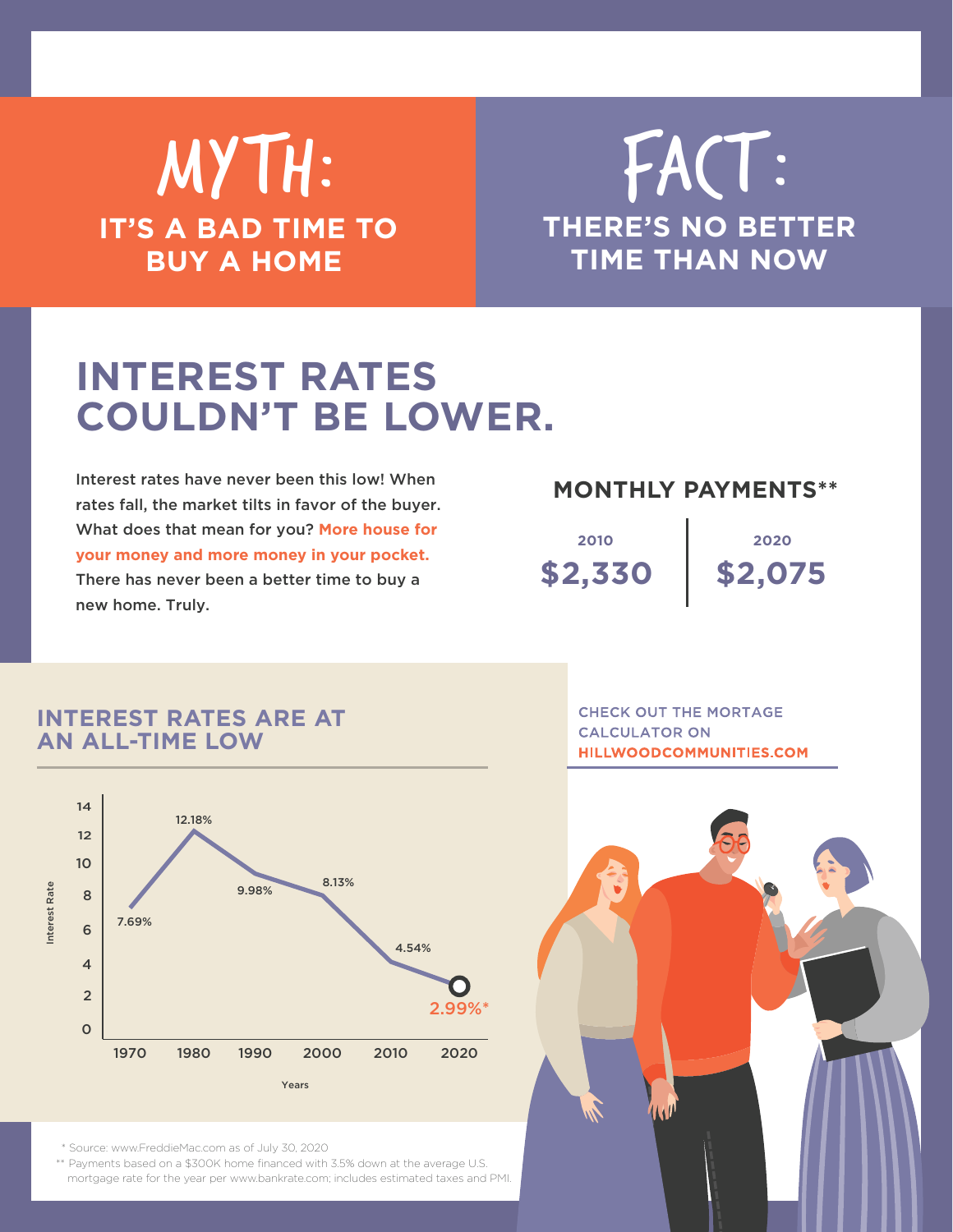### MYTH: **IT'S 20% DOWN OR NOTHING**

**AS LITTLE AS 0% MAY DO\*** FACT:

## **THE FACTS ON THE FIGURES**

Buying a new home is a major financial move that requires some upfront costs. One of those is your down payment. It's usually a percentage of the sale price and represents your initial stake in the new home.

**TYPICAL 3.5% DOWN FHA LOAN ON A \$300,000 NEW HOME**

**\$10,500 \$0**

#### **QUALIFYING VA AND USDA LOANS ON A \$300,000 NEW HOME**



Saving for a 20% down payment is one of the biggest obstacles for many homebuyers. But it's not your only option. Depending on the type of loan you qualify for, some government loans and programs are structured to help you purchase a new home with little to no money down. If you're considering a new construction, many home builders offer assistance with closing costs and other promotions.



#### **VA LOANS1**

- **• Zero Down**
- **• Past or Present Member of the Armed Forces**

#### **FIXED-RATE**

- **LOANS3**
- **• As Low as 3% Down**
- **• Good Credit**

#### **FHA LOANS2 • 3.5% Down**

- 
- **• No Income Restrictions**
- **Min. Credit Score: 580**

#### **USDA LOANS4**

- **• Zero Down**
- **Qualifying Geographic Areas**

\*Zero down loans are available for qualified buyers in qualified areas. Ask your lender for details on all mortgage options.

- 1. https://www.va.gov/
- 2. https://www.hud.gov
- 3. https://www.zillow.com 4. https://www.rd.usda.gov/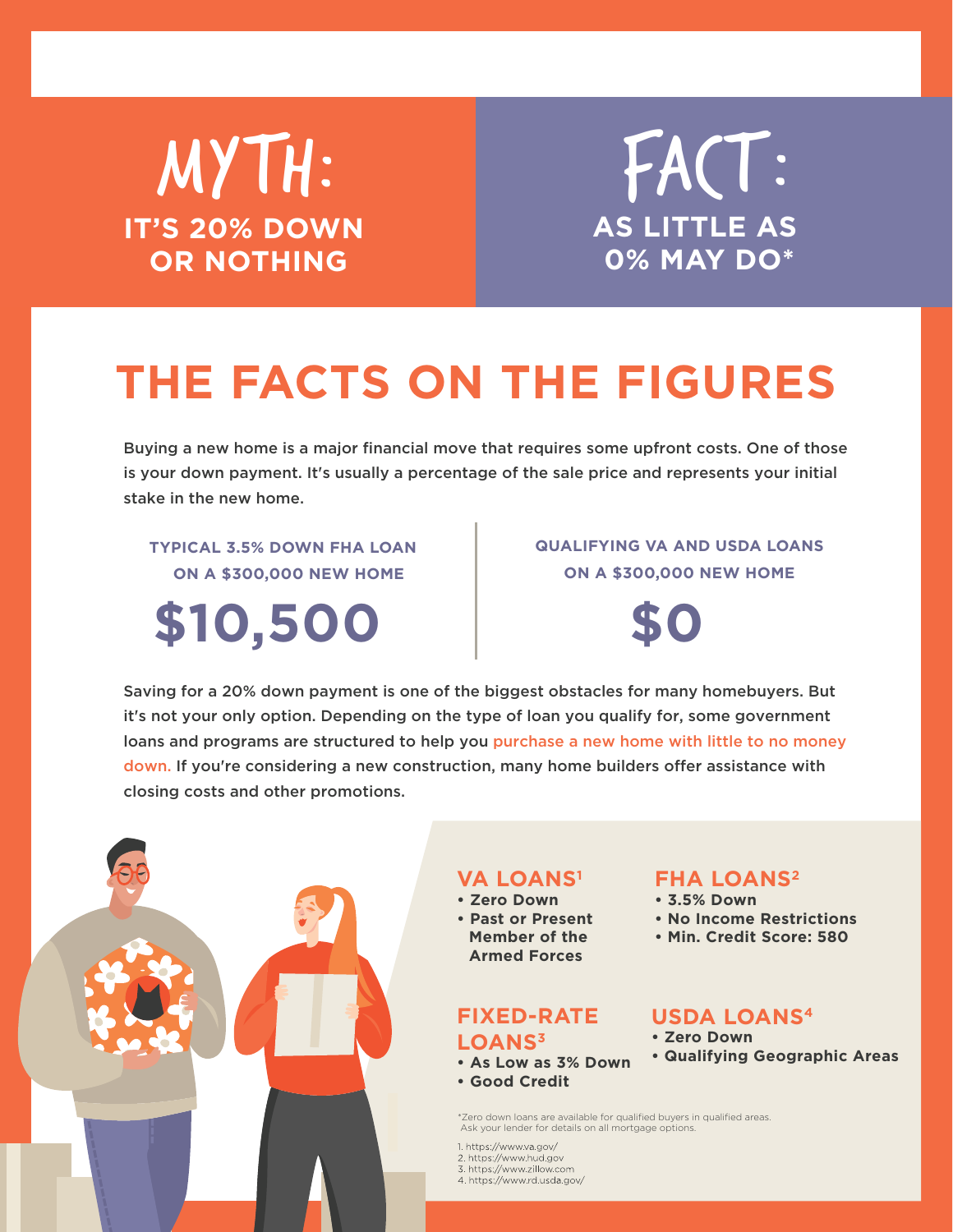### MYTH: **RENTING SAVES MONEY**

**BUYING BUILDS SAVINGS** FACT:

### **RENT ADDS UPS**

It is true that monthly rents are often less expensive than a mortgage payment. However, you may not realize what that spend looks like over time. Most renters can pay out as much or more than a homeowner over a 10-year period. Imagine what else that money could have bought.

### **BUYING EQUALS SAVING**

When you write the monthly rent check, that money is gone…for good. Buying a new home is a great way to build savings in the form of home equity. In the same 10-year period, you could realize more than \$170,000 in home equity through a combination of mortgage payments and home value appreciation. You are making monthly payments for something you own, which is a great value.

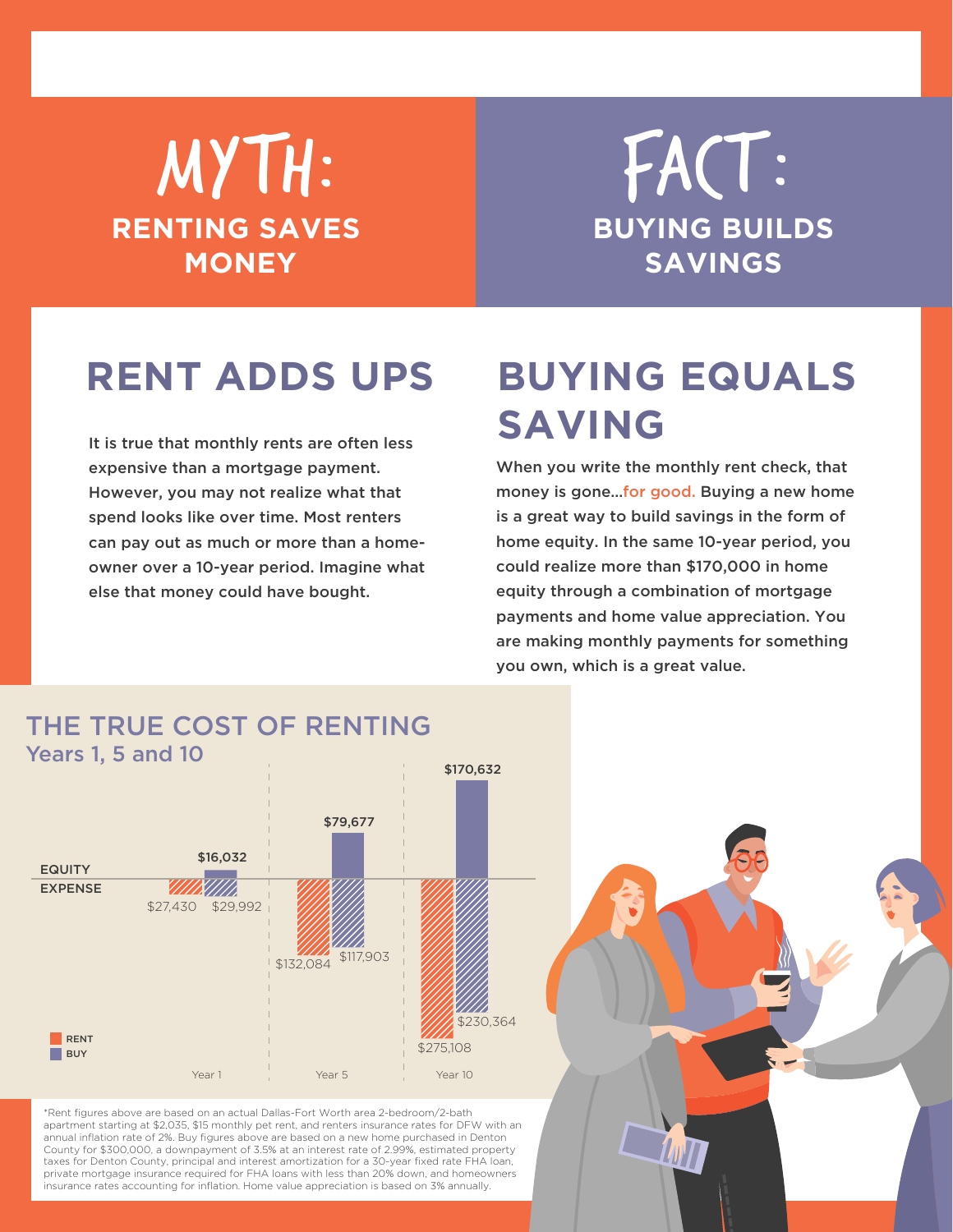MYTH: **RENTING IS PERFECT**



### **MORE TO CONSIDER ABOUT YOUR NEXT MOVE**

Renting may appear to check all the boxes, but there is much more to consider.

| <b>LIVING SPACE</b> | HOMEOWNERSHIP GIVES YOU THE FREEDOM TO CREATE THE LIFE AND SPACE<br>YOU'VE ALWAYS WANTED. OWN PETS, PAINT ROOMS, MAKE CHANGES THAT MAKE<br>A HOUSE YOUR HOME. AND DO IT ALL WITHOUT A LANDLORD'S APPROVAL.                                            |
|---------------------|-------------------------------------------------------------------------------------------------------------------------------------------------------------------------------------------------------------------------------------------------------|
| <b>PRIVACY</b>      | AN ENCLOSED GARAGE, PRIVACY FENCE, AND NO SHARED WALLS, CEILINGS, OR<br>FLOORS. OWNING A NEW HOME GIVES YOU PRIVACY, QUIET, AND PEACE OF MIND.                                                                                                        |
| <b>COMMUNITY</b>    | BUYING A HOME GIVES YOU ROOTS. A COMMUNITY TO BECOME PART OF.<br>AND AN OPPORTUNITY TO CREATE MEANINGFUL RELATIONSHIPS AND<br><b>CONNECT WITH YOUR NEIGHBORS.</b>                                                                                     |
| <b>MORE OPTIONS</b> | FROM COLOR COMBINATIONS, CABINET DOOR STYLES, SQUARE FOOTAGE, AND<br>MORE. BUYING A NEW CONSTRUCTION HOME GIVES YOU FLEXIBLE FLOORPLAN<br>OPTIONS, MORE SPACE, AND EXTERIOR DESIGN CHOICES YOU DON'T GET WITH<br><b>RENTALS. THE CHOICE IS YOURS!</b> |
| <b>AMENITIES</b>    | IN ADDITION TO POOLS, PARKS, AND PLAYGROUNDS, HILLWOOD COMMUNITIES<br><b>MASTER-PLANNED NEIGHBORHOODS OFFER UNCOMMON AMENITIES INCLUDING FOOD</b><br>TRUCK PARKS, CO-WORKING SPACE, BARK PARKS, ON-SITE SCHOOLS, AND MORE.                            |
| <b>WARRANTY</b>     | AS A HOMEOWNER, YOU NEVER KNOW WHEN YOU'LL HAVE TO FIX OR REPLACE<br>SOMETHING, NEW CONSTRUCTION HOMES REQUIRE LESS MAINTENANCE AND COME<br>WITH A WARRANTY, REDUCING THE POSSIBILITY OF UNFORESEEN EXPENSES.                                         |
| <b>HOME EQUITY</b>  | <b>BUYING A NEW HOME IS A BIG DECISION THAT CAN RESULT IN BIG REWARDS. IN</b><br>ADDITION TO FREEDOM AND FLEXIBILITY, HOMEOWNERSHIP IN THE RIGHT LOCATION<br>ADDS TO YOUR HOME EQUITY, HILLWOOD COMMUNITIES MASTERPLANS OFFER                         |
|                     | ADDED VALUE TO YOUR INVESTMENT THROUGH HOMEOWNERS' ASSOCIATIONS THAT<br><b>MAINTAIN COMMUNITY SPACES AND AMENITIES. THIS MAXIMIZES YOUR PROPERTY</b><br><b>VALUES OVER TIME.</b>                                                                      |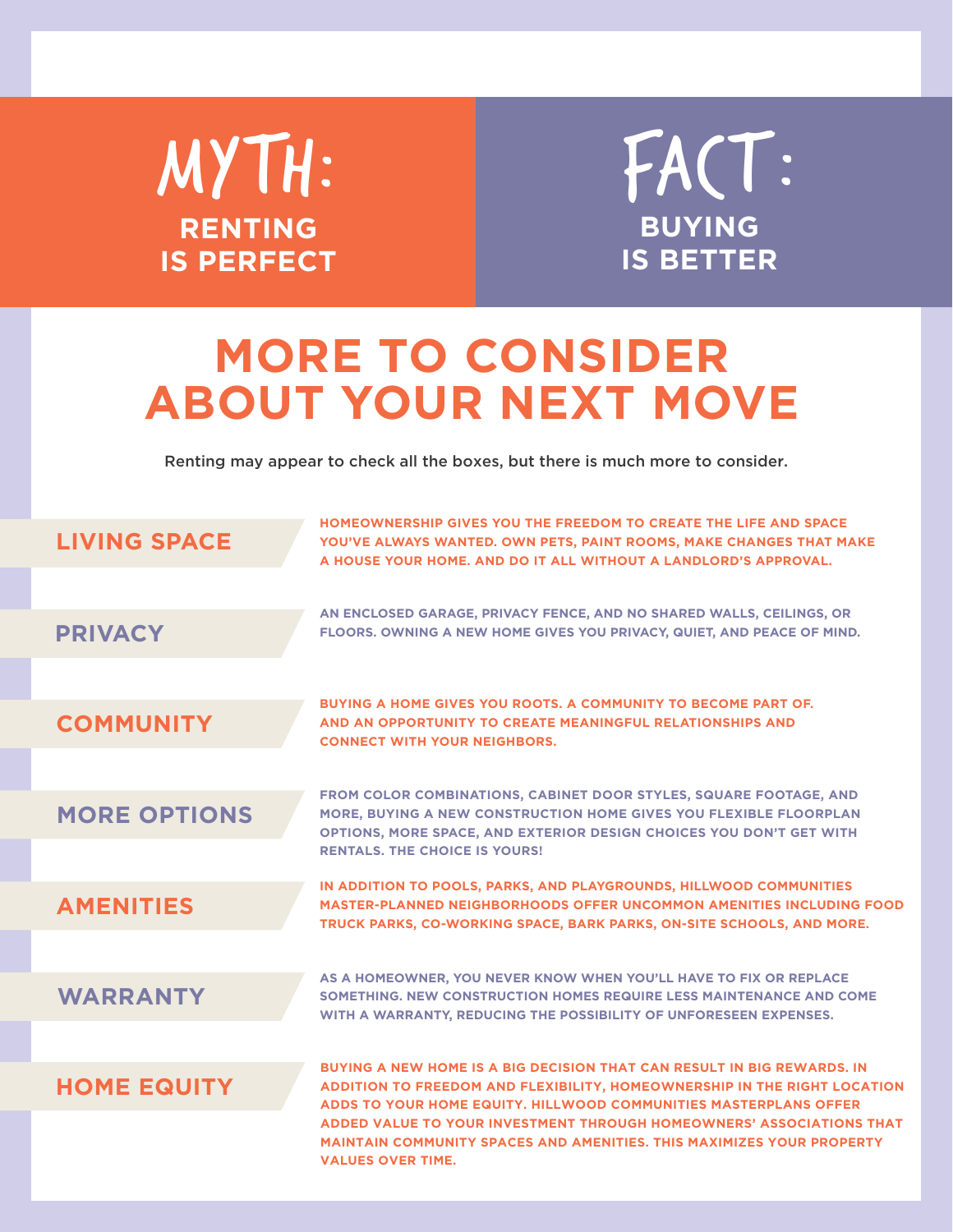### MYTH: **BUYING A NEW HOME IS COMPLICATED**

**IT'S EASIER THAN YOU THINK** FACT:

### **HOW TO GO FROM RENTER TO HOMEOWNER**

#### **FIGURE OUT YOUR BUDGET**

**1** You can start by downloading your credit report to check your financial history. Good credit is a determining factor in the type of loan, interest rate, and amount you'll be approved for.

#### **FIND YOUR DREAM HOME**

**FIND YOUR DRE**<br>This is the fun part! Wh<br>homes, consider where<br>type of community that<br>Master-planned commu<br>Hillwood Communities,<br>amenities and the abilit<br>GET THE KEYS This is the fun part! When you're looking for homes, consider where you want to live and the type of community that fits your lifestyle. Master-planned communities, like those from Hillwood Communities, offer all the best amenities and the ability to customize your home.

#### **FIND A REALTOR**

**FIND A REALT(**<br>An experienced realtd<br>contracts, negotiatior<br>As a first-time homeb<br>someone who knows<br>process on your side.<br>**GET PRE-APPR** An experienced realtor can help with contracts, negotiations, and other counsel. As a first-time homebuyer, it helps to have someone who knows how to navigate the process on your side.

#### **GET THE KEYS**

**GET THE KEYS**<br>Dream home? Check!<br>your new home and se<br>Communities masterp<br>based on your budget<br>appraise and inspect l<br>Once you get the clea<br>are signed, you're offi Dream home? Check! Now that you've qualified for your new home and selected the perfect Hillwood Communities masterplan, it's time to make an offer based on your budget. If it's accepted, you appraise and inspect before moving on to closing. Once you get the clear to close and the documents are signed, you're officially a homeowner!

#### **GET PRE-APPROVED**

**GET PRE-APPR**<br>Talk to a lender to det<br>much you can borrow<br>verifying your credit,<br>your lender will pre-al<br>so you can submit an<br>If your credit is less th<br>programs designed fc<br>low credit scores. Talk to a lender to determine exactly how much you can borrow at what rate. After verifying your credit, income, and assets, your lender will pre-approve a home loan, so you can submit an offer with confidence. If your credit is less than perfect, ask about programs designed for homebuyers with low credit scores.

### **READY TO BUY NOW?**

**Move-in ready homes offer all the benefits of a new home without the wait. Often these homes come with pricing incentives. So, if you're ready to buy today, check out the available inventory on our community websites.**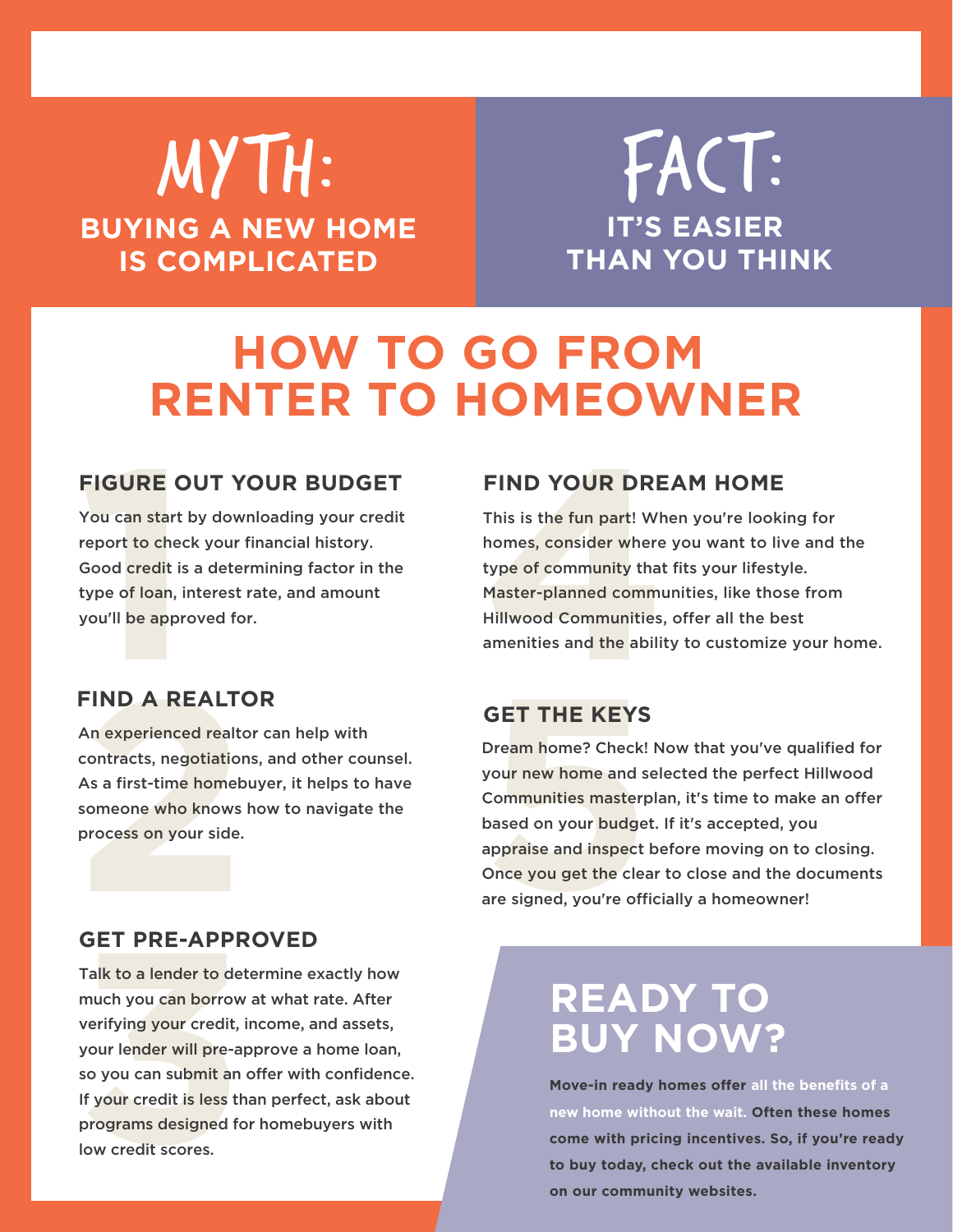DON'T BUY INTO A MYTH

When it's time to decide whether to continue renting or buy a new home, don't let myths and misconceptions fill your mind.



# PERFECT CREDIT? MYTH. TOO EXPENSIVE? MYTH.

THE TIMING ISN'T RIGHT? TOTAL MYTH.

Hillwood Communities prepared this guide to help you separate fact from fiction and highlight the most important factors to consider—like interest rates and down payments—so you can decide what's right for you.